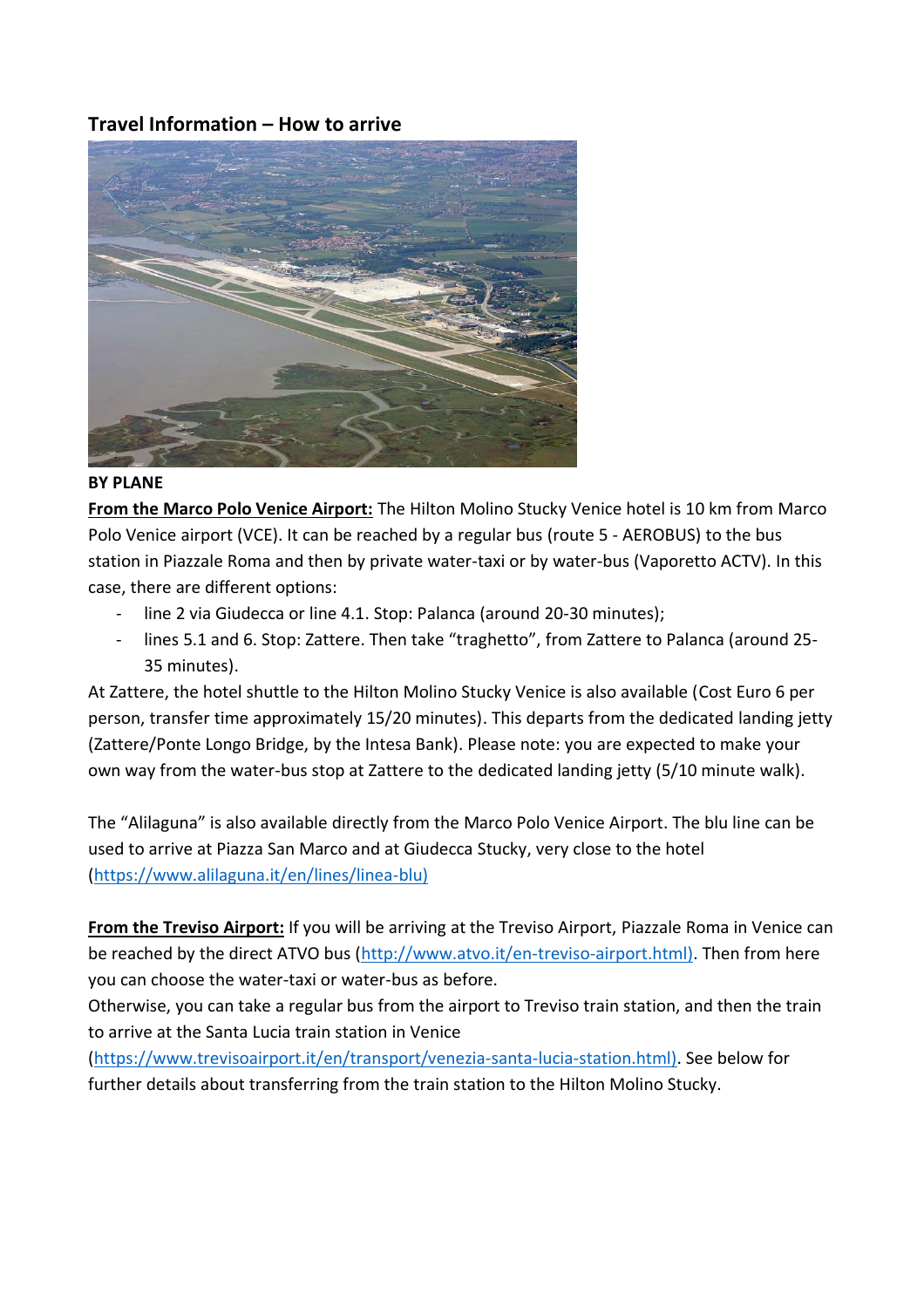### **BY TRAIN**

Please refer to the web sites of the two main Italian train companies for timetables from the main cities in Italy to Venice Santa Lucia: http://www.trenitalia.com/tcom-en? and https://www.italotreno.it/en.

*Transfers from Santa Lucia Train Station*: The Hilton Molino Stucky will be delighted to assist you with one of the following transportation options to/from the hotel:

- Transfers by private water-taxi and hostess can be arranged through Hilton's Concierge. In this event, guests will be welcomed upon arrival by a hostess with a name-sign and will be accompanied to their taxi. Cost: Euro 136.00 (up to 6 persons and 1 piece of luggage per person), transfer time 15 minutes. Please foresee a supplement for evening or early morning. Full arrival details including train compartment and seat number should be advised at least 24 hours in advance.
- Transfers by private water-taxi (without hostess). Taxis are generally available in great number at the water-taxi pier. Should no taxis be available, please call the hotel concierge for assistance. Cost: Euro 60 (up to 4 persons and 1 piece of luggage per person). Please foresee a supplement for evening or early morning. Transfer time 15 minutes approximately.
- Transfers by public water-buses. Vaporetto n. 4.1 or 2 direction Giudecca are the fastest options (Stop: Palanca, 30-45 minutes). Alternatively, line 5.1 to Zattere is also available. In this latter option, the public "traghetto" from Zattere to Palanca can be taken to arrive in Giudecca, or the private hotel shuttle taxi from Zattere/Ponte Longo Bridge.

#### **BY CAR**

Follow the signs to Venezia. After the bridge "della Liberta", 4 km long approximately, proceed to the car parking facilities at Piazzale Roma or Tronchetto. Please NOTE that there is no onsite parking at the Hilton Molino Stucky Venice hotel. The nearest car parks are at the entrance of the city (e.g., http://avm.avmspa.it/en/content/autorimessa-comunale-city-parking-garage; https://www.garagesanmarco.it/en; http://www.veniceparking.it/it-IT/findparking/Venezia%20Tronchetto).

They cost approximately 20 euros for a 24 hours stay.

### *Transfers from Piazzale Roma/Tronchetto:*

• Transfers by private water-taxi can be reserved through the Hilton Molino Stucky Concierge. Alternatively, guests can apply directly to the taxi information booth at Piazzale Roma. Cost approximately Euro 65 (up to 4 persons and 1 piece of luggage per person). Please foresee a supplement for evening or early morning. Transfer time approximately 15 minutes.

• Transfers by water-bus, with line 2 via Giudecca or line 4.1 as fastest options. Stop: Palanca (around 25-30 minutes). Lines 5.1 and 6 are also available (Stop: Zattere). Then take "traghetto", from Zattere to Palanca (around 25-35 minutes) or the private hotel shuttle taxi from Zattere/Ponte Longo Bridge.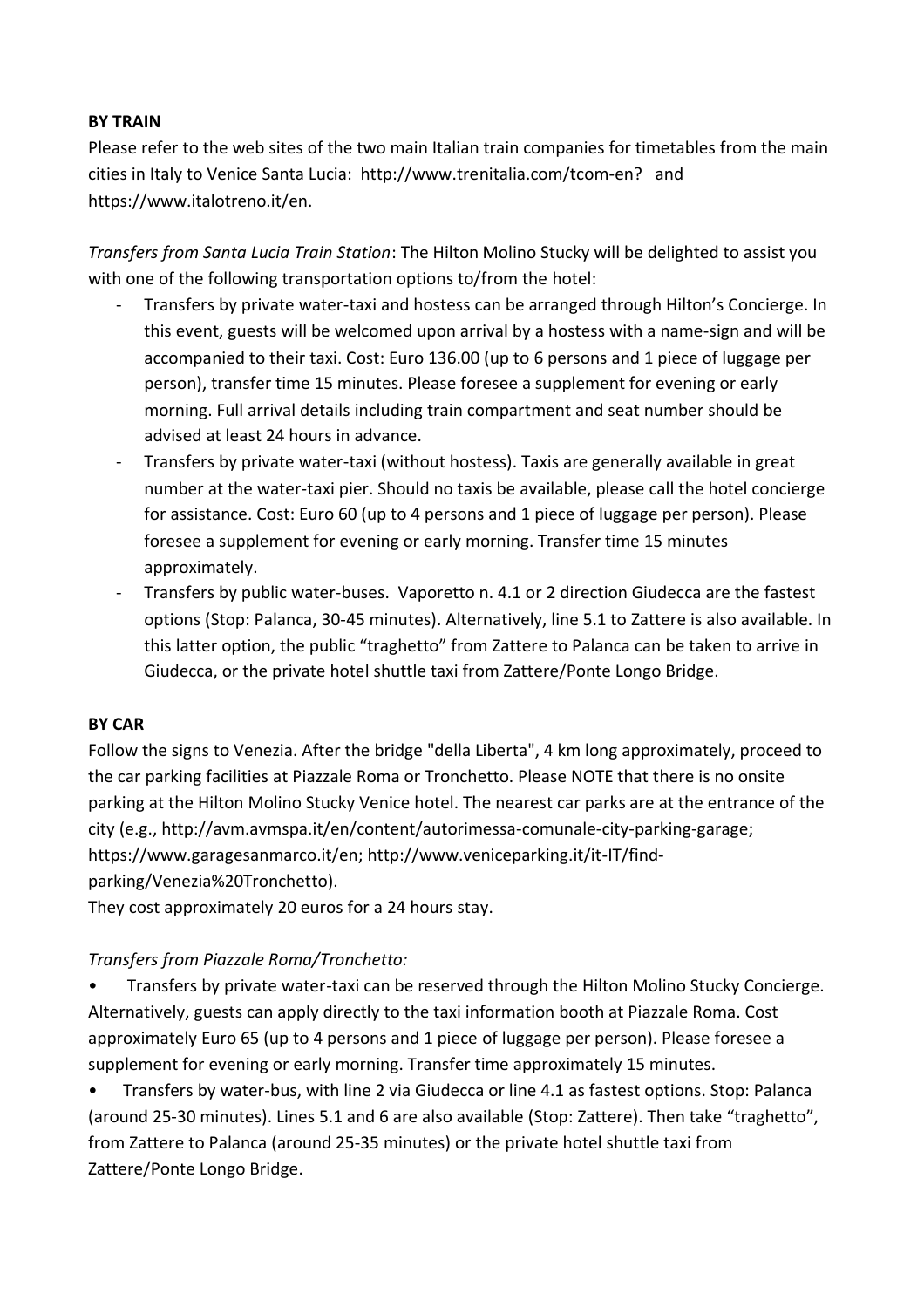### **Directions to the Hilton:**  [https://www3.hilton.com/en/hotels/italy/hilton-molino-stucky-venice-VCEHIHI/maps](https://www3.hilton.com/en/hotels/italy/hilton-molino-stucky-venice-VCEHIHI/maps-directions/index.html)[directions/index.html](https://www3.hilton.com/en/hotels/italy/hilton-molino-stucky-venice-VCEHIHI/maps-directions/index.html)

# **Around Venice – Public Transportation (Vaporetto actv)**

There are 19 scheduled lines that run within Venice and nearby islands, e.g., Murano and Lido. Please see below a map of the Venice routes.



The nearest stop to the Hotel is Palanca, just 500 m far (crossing two bridges), which is served by the lines 4.1/4.2 or 2.

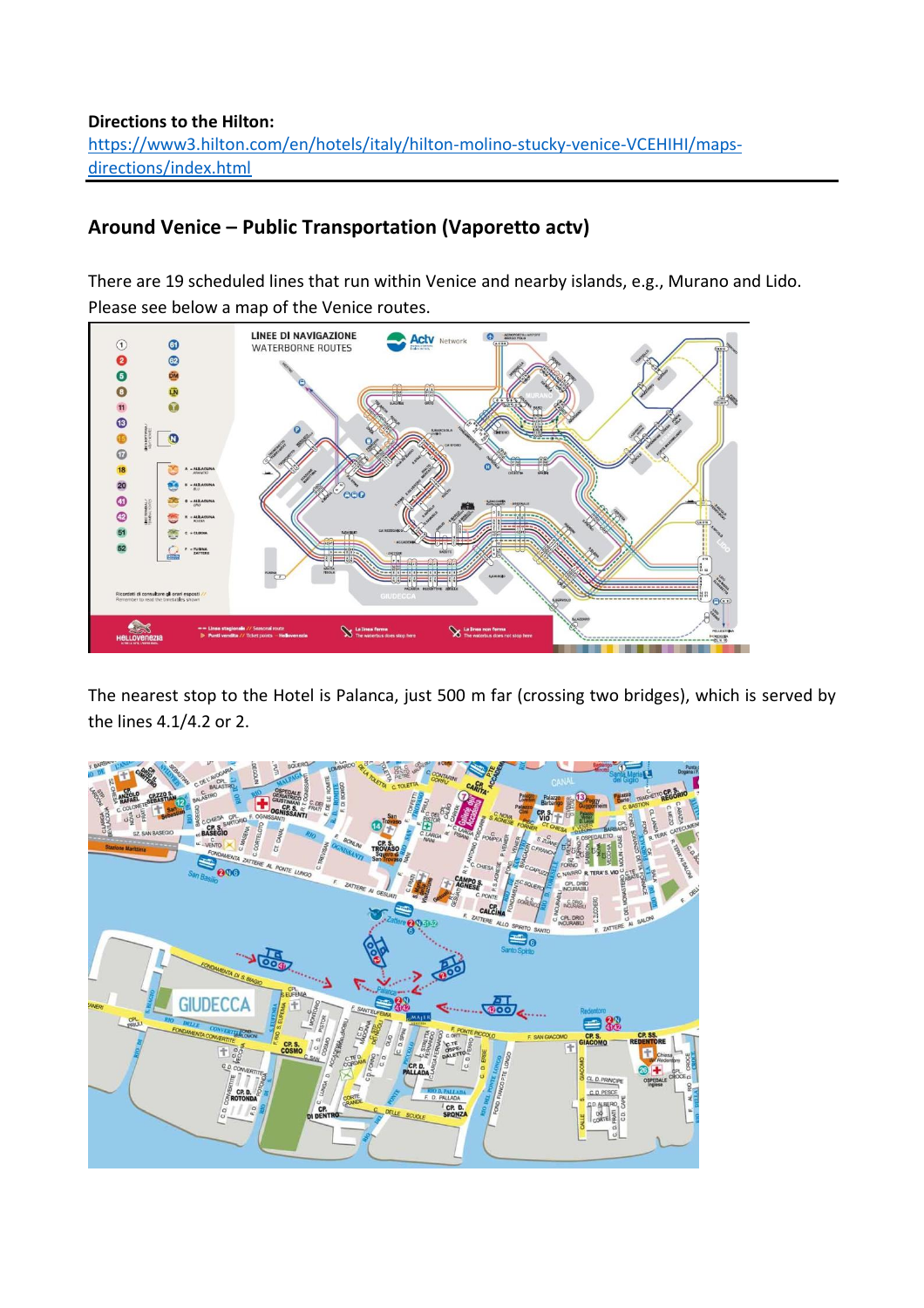### **PURCHASING TICKETS:**

**ACTV sells different types of tickets, including combined options for airport & Venice, for a complete list please refer to the website [\(http://actv.avmspa.it/en/content/prices\).](http://actv.avmspa.it/en/content/prices)) A single fair for tourists without Venezia Unica Card (75 minutes) costs 7.50 €, while the "traghetto" (e.g., Zattere – Palanca) costs 5 €. The most convenient options are the Time Limited Tickets, allowing an unlimited number of trips and can be used on all transport means. Prices start from 20,00 € for 1-day ticket up to 60,00 € for 7-day ticket.**

**Tickets can be purchased online here: [https://www.veneziaunica.it/it/e-commerce/services.](https://www.veneziaunica.it/it/e-commerce/services) (You must first create a card. Then you can select your ticket options.)**

**ACTV tickets can also be purchased at the Venezia Unica ticket offices / agencies in the Historic Centre and on the mainland and from the network of authorized retailers that display the adhesive ACTV / Venezia Unica sticker (see list of all Venezia Unica sales points and authorised resellers - [http://muoversi.venezia.it](http://muoversi.venezia.it/) and [http://avm.avmspa.it/it/content/concessionari-di](http://avm.avmspa.it/it/content/concessionari-di-vendita-0)[vendita-0](http://avm.avmspa.it/it/content/concessionari-di-vendita-0) ), as from ticket machines available at the following waterbus stops: Piazzale Roma S.Chiara, Piazzale Roma Parisi, Ferrovia/railway station Scalzi, Ferrovia/railway station S.Lucia, S.Marcuola, Ca' d'Oro, Rialto, S.Toma', Zattere, S.Marco/St. Mark's Vallaresso and Giardinetti, San Zaccaria Danieli, Jolanda and Pietà, Arsenale, Fondamente Nove, Lido S.M. Elisabetta, Burano, Punta Sabbioni and also at the municipal car park in Piazzale Roma, Marco Polo Airport, Mestre railway station and underpass, and in via Castellana.**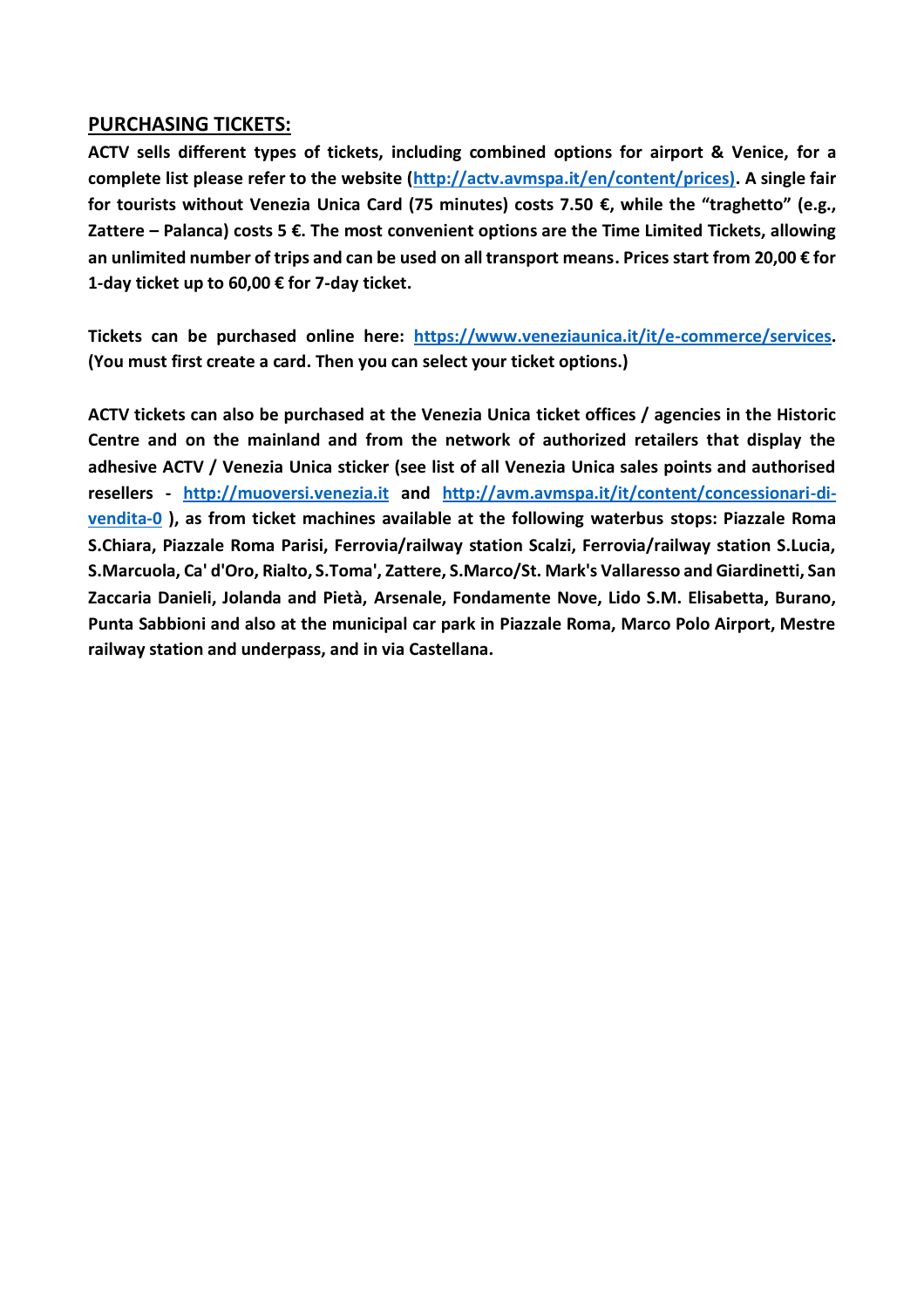## **Around Venice – Private Transportation**

### **Hilton Transportation Brochure -**

[https://www3.hilton.com/resources/media/hi/VCEHIHI/en\\_US/pdf/en\\_VCEHIHI\\_Marco\\_Polo\\_Air](https://www3.hilton.com/resources/media/hi/VCEHIHI/en_US/pdf/en_VCEHIHI_Marco_Polo_Airport_Brochure_Apr_2018.pdf) [port\\_Brochure\\_Apr\\_2018.pdf](https://www3.hilton.com/resources/media/hi/VCEHIHI/en_US/pdf/en_VCEHIHI_Marco_Polo_Airport_Brochure_Apr_2018.pdf)

### **Hilton Transfer Information –**

[https://www3.hilton.com/en/hotels/italy/hilton-molino-stucky-venice-VCEHIHI/maps](https://www3.hilton.com/en/hotels/italy/hilton-molino-stucky-venice-VCEHIHI/maps-directions/transfer-information.html)[directions/transfer-information.html](https://www3.hilton.com/en/hotels/italy/hilton-molino-stucky-venice-VCEHIHI/maps-directions/transfer-information.html)



### **Private Water Taxi**

Transfer by water taxi from the pier, which is approximately a 10-minute walk from the airport terminal at Venice at Marco Polo International Airport (VCE).

### **Pricing:**

€130 for up to 4 passengers | €160-170 for up to 8 passengers €10 night transfer charge (10:00 p.m. to 7:00 a.m.)

### **Approximate transfer time:** 30 minutes

*\*NOTE: Email the Hilton Concierge for arrivals after 10pm: [vcehi\\_concierge@hilton.com](mailto:vcehi_concierge@hilton.com)*